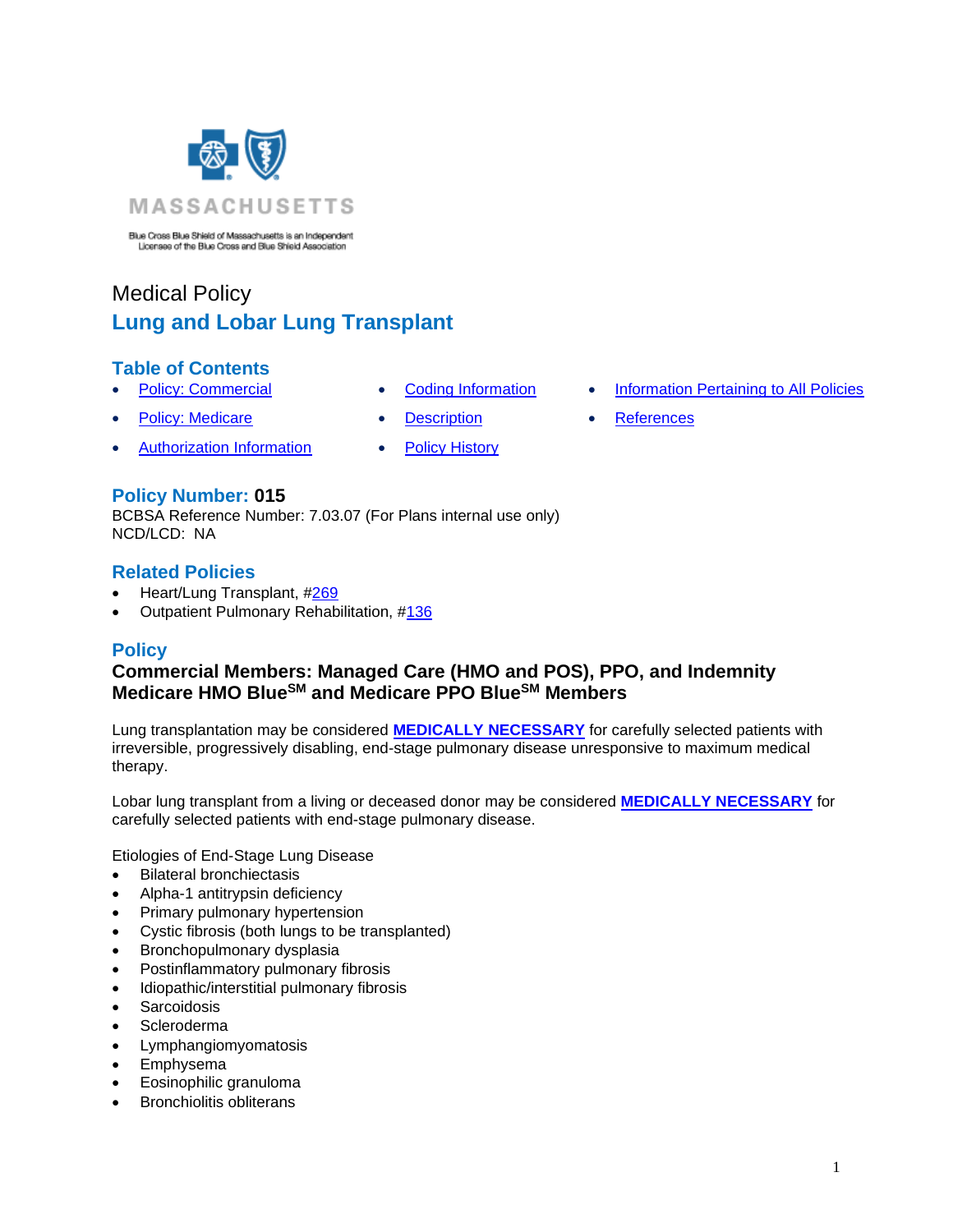- Recurrent pulmonary embolism
- Pulmonary hypertension due to cardiac disease
- Chronic obstructive pulmonary disease
- Eisenmenger's syndrome.

Lung or lobar lung transplants in patients with any of the following conditions are **NOT [MEDICALLY](https://www.bluecrossma.org/medical-policies/sites/g/files/csphws2091/files/acquiadam-assets/Definition%20of%20Med%20Nec%20Inv%20Not%20Med%20Nec%20prn.pdf)  [NECESSARY](https://www.bluecrossma.org/medical-policies/sites/g/files/csphws2091/files/acquiadam-assets/Definition%20of%20Med%20Nec%20Inv%20Not%20Med%20Nec%20prn.pdf)**:

- 1. Known active malignancy, including metastatic cancer
- 2. Recently treated malignancy with a high risk of recurrence **Note**: *the assessment of risk of recurrence of a recently treated malignancy is made by the transplant team; providers must submit a statement with an explanation of why the patient with a recently treated malignancy is an appropriate candidate for a transplant.*
- 3. Untreated systemic infection making immunosuppression unsafe, including chronic infection
- 4. Other irreversible end-stage disease not attributed to lung disease
- 5. History of cancer with a moderate risk of recurrence
- 6. Systemic disease that could be exacerbated by immunosuppression
- 7. Psychosocial conditions or chemical dependence affecting the ability to adhere to therapy
- 8. Coronary artery disease not amenable to percutaneous intervention or bypass grafting, or associated with significant impairment of left ventricular function, or
- 9. Colonization with highly resistant or highly virulent bacteria, fungi, or mycobacteria.

Lung or lobar lung retransplantation after a failed lung or lobar lung transplant may be considered **[MEDICALLY NECESSARY](https://www.bluecrossma.org/medical-policies/sites/g/files/csphws2091/files/acquiadam-assets/Definition%20of%20Med%20Nec%20Inv%20Not%20Med%20Nec%20prn.pdf)** in patients who meet criteria for lung transplantation.

Lung or lobar lung transplantation is considered **[INVESTIGATIONAL](https://www.bluecrossma.org/medical-policies/sites/g/files/csphws2091/files/acquiadam-assets/Definition%20of%20Med%20Nec%20Inv%20Not%20Med%20Nec%20prn.pdf)** in all other situations.

# **Prior Authorization Information**

### **Inpatient**

• For services described in this policy, precertification/preauthorization **IS REQUIRED** for all products if the procedure is performed **inpatient**.

#### **Outpatient**

• For services described in this policy, see below for products where prior authorization **might be required** if the procedure is performed **outpatient**.

|                                              | <b>Outpatient</b>                                     |
|----------------------------------------------|-------------------------------------------------------|
| <b>Commercial Managed Care (HMO and POS)</b> | This procedure is performed in the inpatient setting. |
| <b>Commercial PPO and Indemnity</b>          | This procedure is performed in the inpatient setting. |
| Medicare HMO BlueSM                          | This procedure is performed in the inpatient setting. |
| Medicare PPO Blue <sup>SM</sup>              | This procedure is performed in the inpatient setting. |

### <span id="page-1-0"></span>**CPT Codes / HCPCS Codes / ICD Codes**

*Inclusion or exclusion of a code does not constitute or imply member coverage or provider reimbursement. Please refer to the member's contract benefits in effect at the time of service to determine coverage or non-coverage as it applies to an individual member.*

*Providers should report all services using the most up-to-date industry-standard procedure, revenue, and diagnosis codes, including modifiers where applicable.*

*The following codes are included below for informational purposes only; this is not an all-inclusive list.*

**The above medical necessity criteria MUST be met for the following codes to be covered for Commercial Members: Managed Care (HMO and POS), PPO, Indemnity, Medicare HMO Blue and Medicare PPO Blue:**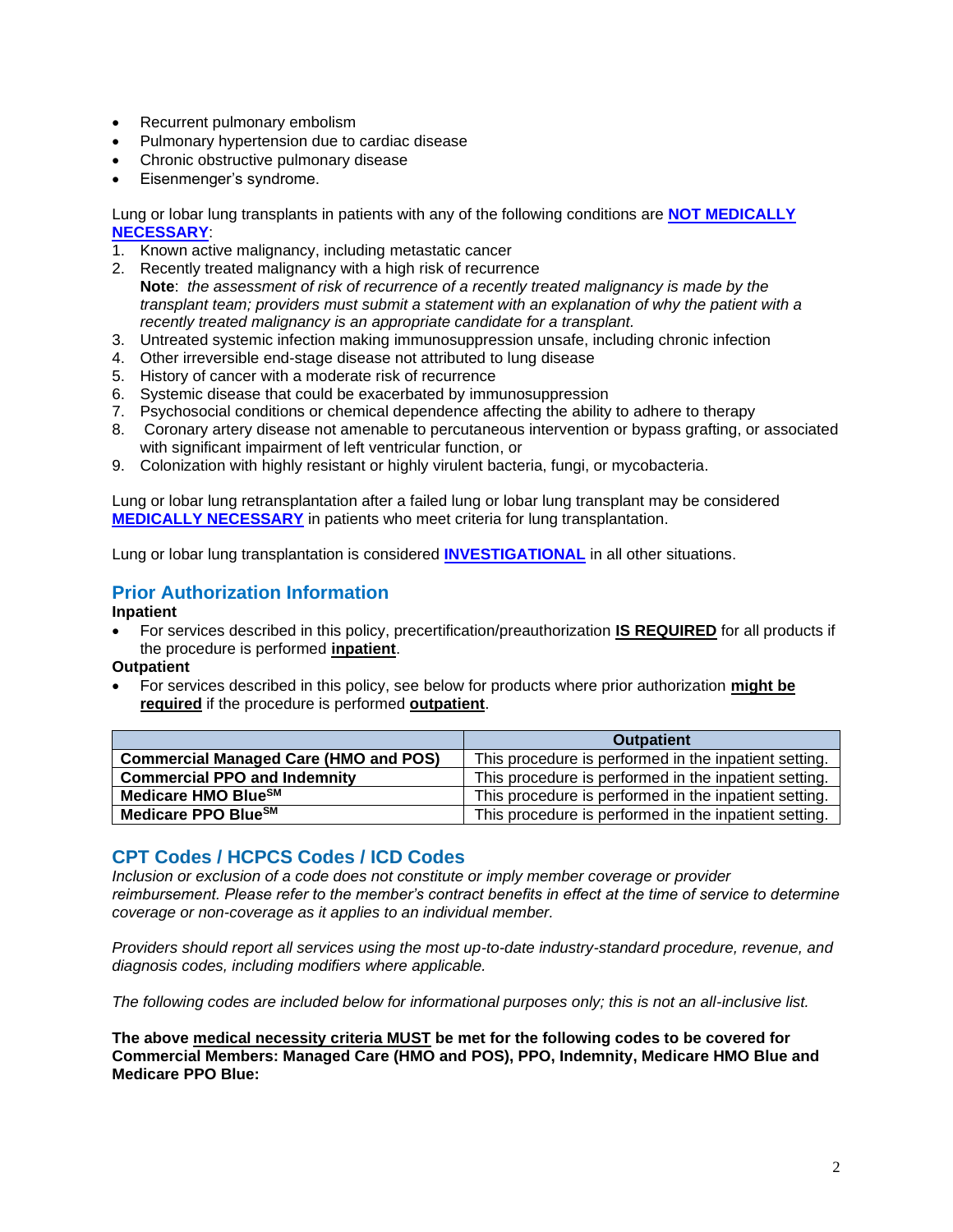### **CPT Codes**

| <b>CPT codes:</b> | <b>Code Description</b>                                                                      |
|-------------------|----------------------------------------------------------------------------------------------|
| 32851             | Lung transplant, single; without cardiopulmonary bypass                                      |
| 32852             | Lung transplant, single; with cardiopulmonary bypass                                         |
| 32853             | Lung transplant, double (bilateral sequential or en bloc); without cardiopulmonary<br>bypass |
| 32854             | Lung transplant, double (bilateral sequential or en bloc); with cardiopulmonary bypass       |

#### **HCPCS Codes**

| <b>HCPCS</b> |                            |
|--------------|----------------------------|
| l codes:     | <b>Code Description</b>    |
| S2060        | Lobar lung transplantation |

### **ICD-10 Procedure Codes**

| <b>ICD-10-CM</b> |                                                                      |
|------------------|----------------------------------------------------------------------|
| <b>Diagnosis</b> |                                                                      |
| codes:           | <b>Code Description</b>                                              |
| 0BYC0Z0          | Transplantation of Right Upper Lung Lobe, Allogeneic, Open Approach  |
| 0BYC0Z1          | Transplantation of Right Upper Lung Lobe, Syngeneic, Open Approach   |
| 0BYD0Z0          | Transplantation of Right Middle Lung Lobe, Allogeneic, Open Approach |
| 0BYD0Z1          | Transplantation of Right Middle Lung Lobe, Syngeneic, Open Approach  |
| 0BYF0Z0          | Transplantation of Right Lower Lung Lobe, Allogeneic, Open Approach  |
| 0BYF0Z1          | Transplantation of Right Lower Lung Lobe, Syngeneic, Open Approach   |
| 0BYG0Z0          | Transplantation of Left Upper Lung Lobe, Allogeneic, Open Approach   |
| 0BYG0Z1          | Transplantation of Left Upper Lung Lobe, Syngeneic, Open Approach    |
| 0BYH0Z0          | Transplantation of Lung Lingula, Allogeneic, Open Approach           |
| 0BYH0Z1          | Transplantation of Lung Lingula, Syngeneic, Open Approach            |
| 0BYJ0Z0          | Transplantation of Left Lower Lung Lobe, Allogeneic, Open Approach   |
| 0BYJ0Z1          | Transplantation of Left Lower Lung Lobe, Syngeneic, Open Approach    |
| 0BYK0Z0          | Transplantation of Right Lung, Allogeneic, Open Approach             |
| 0BYK0Z1          | Transplantation of Right Lung, Syngeneic, Open Approach              |
| 0BYL0Z0          | Transplantation of Left Lung, Allogeneic, Open Approach              |
| 0BYL0Z1          | Transplantation of Left Lung, Syngeneic, Open Approach               |
| 0BYM0Z0          | Transplantation of Bilateral Lungs, Allogeneic, Open Approach        |
| 0BYM0Z1          | Transplantation of Bilateral Lungs, Syngeneic, Open Approach         |

### <span id="page-2-0"></span>**DESCRIPTION**

Solid organ transplantation offers a treatment option for patients with different types of endstage organ failure that can be lifesaving or provide significant improvements to a patient's quality of life.<sup>[1,](https://www.evidencepositioningsystem.com/_w_68ba5b8c87aef584238314fd87c26710caf048f9b3ca5440/BCBSA/html/_blank)</sup> Many advances have been made in the last several decades to reduce perioperative complications. Available data supports improvement in long-term survival as well as improved quality of life particularly for liver, kidney, pancreas, heart, and lung transplants. Allograft rejection remains a key early and late complication risk for any organ transplantation. Transplant recipients require life-long immunosuppression to prevent rejection. Patients are prioritized for transplant by mortality risk and severity of illness criteria developed by Organ Procurement and Transplantation Network and United Network of Organ Sharing.

#### **Lung Transplant**

In 2019, 39,719 transplants were performed in the United States procured from almost 11,900 deceased donors and 7,400 living donors.<sup>2</sup> Lung transplants were the fourth most common procedure with [2,](https://www.evidencepositioningsystem.com/_w_68ba5b8c87aef584238314fd87c26710caf048f9b3ca5440/BCBSA/html/_blank)714 transplants performed from both deceased and living donors in 2019.

End-stage lung disease may derive from different etiologies. The most common indications for lung transplantation are chronic obstructive pulmonary disease (COPD), idiopathic pulmonary fibrosis, cystic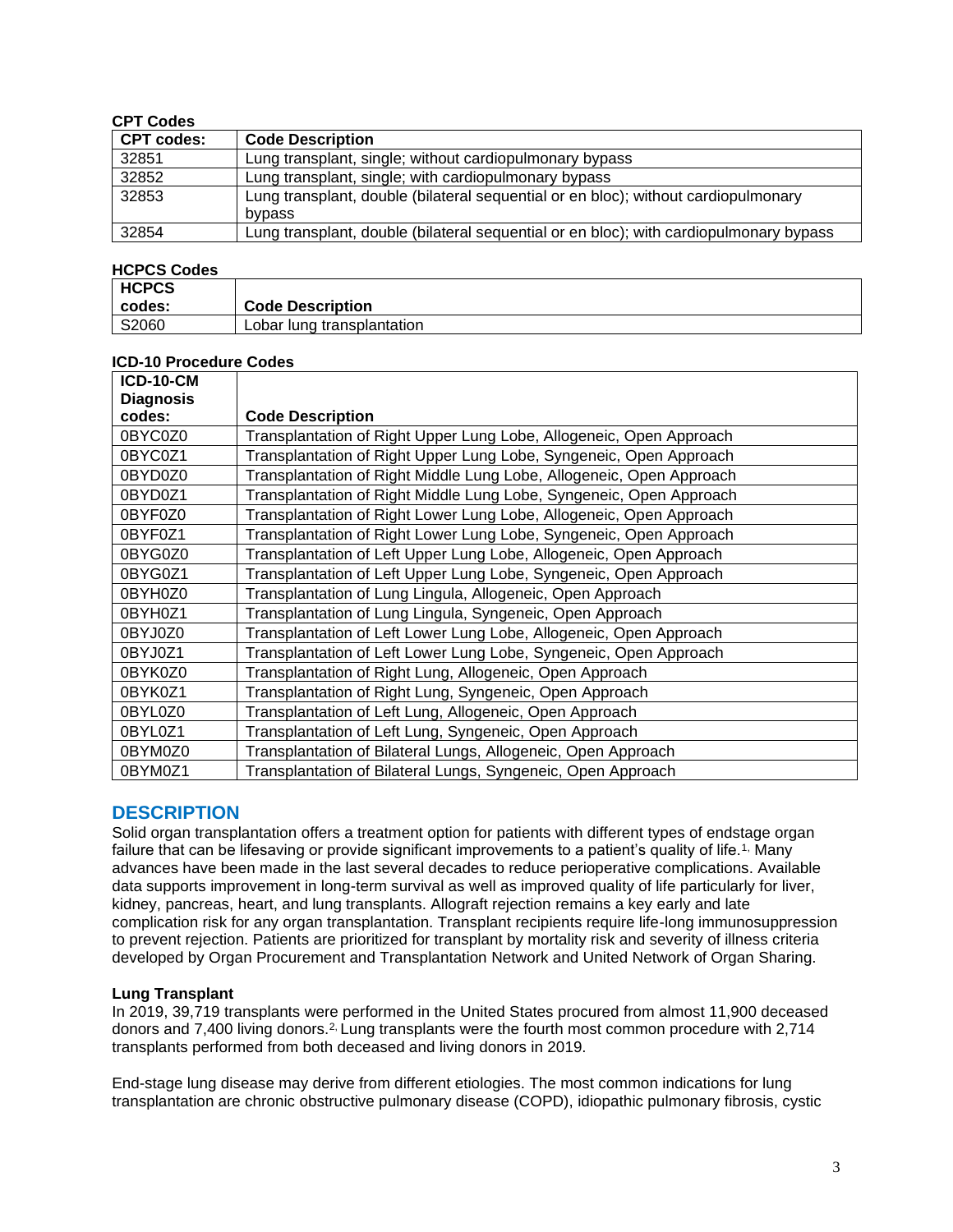fibrosis, a<sub>1</sub>-antitrypsin deficiency, and idiopathic pulmonary arterial hypertension. Before consideration for transplant, patients should be receiving maximal medical therapy, including oxygen supplementation, or surgical options, such as lung volume reduction surgery for chronic obstructive pulmonary disease. Lung or lobar lung transplantation is an option for patients with end-stage lung disease despite these measures.

A lung transplant refers to single-lung or double-lung replacement. In a single-lung transplant, only 1 lung from a deceased donor is provided to the recipient. In a double-lung transplant, both the recipient's lungs are removed and replaced by the donor's lungs. In a lobar transplant, a lobe of the donor's lung is excised, sized appropriately for the recipient's thoracic dimensions, and transplanted. Donors for lobar transplant have primarily been living-related donors, with 1 lobe obtained from each of 2 donors (generally friends or family members) in cases for which bilateral transplantation is required. There are also cases of cadaver lobe transplants.

Potential recipients who are 12 years of age and older are ranked according to the Lung Allocation Score.<sup>3</sup> A score may range between 0 and 100 and incorporates predicted survival after transplantation and predicted survival on the waiting list; the Lung Allocation Score takes into consideration the patient's disease and clinical parameters. Waiting list incorporates the Lung Allocation Score, geography, and blood type classifications. Children younger than 12 years old receive a priority for lung allocation. Under this system, children younger than 12 years old with respiratory lung failure and/or pulmonary hypertension who meet criteria are considered "priority 1", and all other candidates in the age group are considered "priority 2". A lung review board has the authority to adjust scores on appeal for adults and children.

### **Summary**

A lung transplant consists of replacing all or part of diseased lungs with healthy lung(s) or lobes. Transplantation is an option for patients with end-stage lung disease.

For individuals who have end-stage pulmonary disease who receive a lung transplant, the evidence includes case series and registry studies. Relevant outcomes are overall survival, change in disease status, and treatment-related mortality and morbidity. International registry data on a large number of patients receiving lung transplantation (>50,000) found relatively high patient survival rates, especially among those who survived the first year posttransplant. After adjusting for potential confounding factors, survival did not differ significantly after single- or double-lung transplant. Lung transplantation may be the only option for some patients with end-stage lung disease. The evidence is sufficient to determine that the technology results in a meaningful improvement in the net health outcome.

For individuals who have end-stage pulmonary disease who receive a lobar lung transplant, the evidence includes case series and systematic reviews. Relevant outcomes are overall survival, change in disease status, and treatment-related mortality and morbidity. There are less data on lung lobar transplants than on whole-lung transplants, but several case series have reported reasonably similar survival outcomes between the procedures, and lung lobar transplants may be the only option for patients unable to wait for a whole-lung transplant. A 2017 systematic review found 1-year survival rates in available published studies ranging from 50% to 100%. The evidence is sufficient to determine that the technology results in a meaningful improvement in the net health outcome.

<span id="page-3-0"></span>For individuals who have a prior lung or lobar transplant who meet criteria for a lung transplant who receive a lung or lobar lung retransplant, the evidence includes case series and registry studies. Relevant outcomes are overall survival, change in disease status, treatment-related mortality and morbidity. Data from registries and case series have found favorable outcomes with lung retransplantation in patients who meet criteria for initial lung transplantation. Given the exceedingly poor survival prognosis without retransplantation of patients who have exhausted other treatments, the evidence of a moderate level of posttransplant survival may be considered sufficient in this patient population. The evidence is sufficient to determine that the technology results in a meaningful improvement in the net health outcome.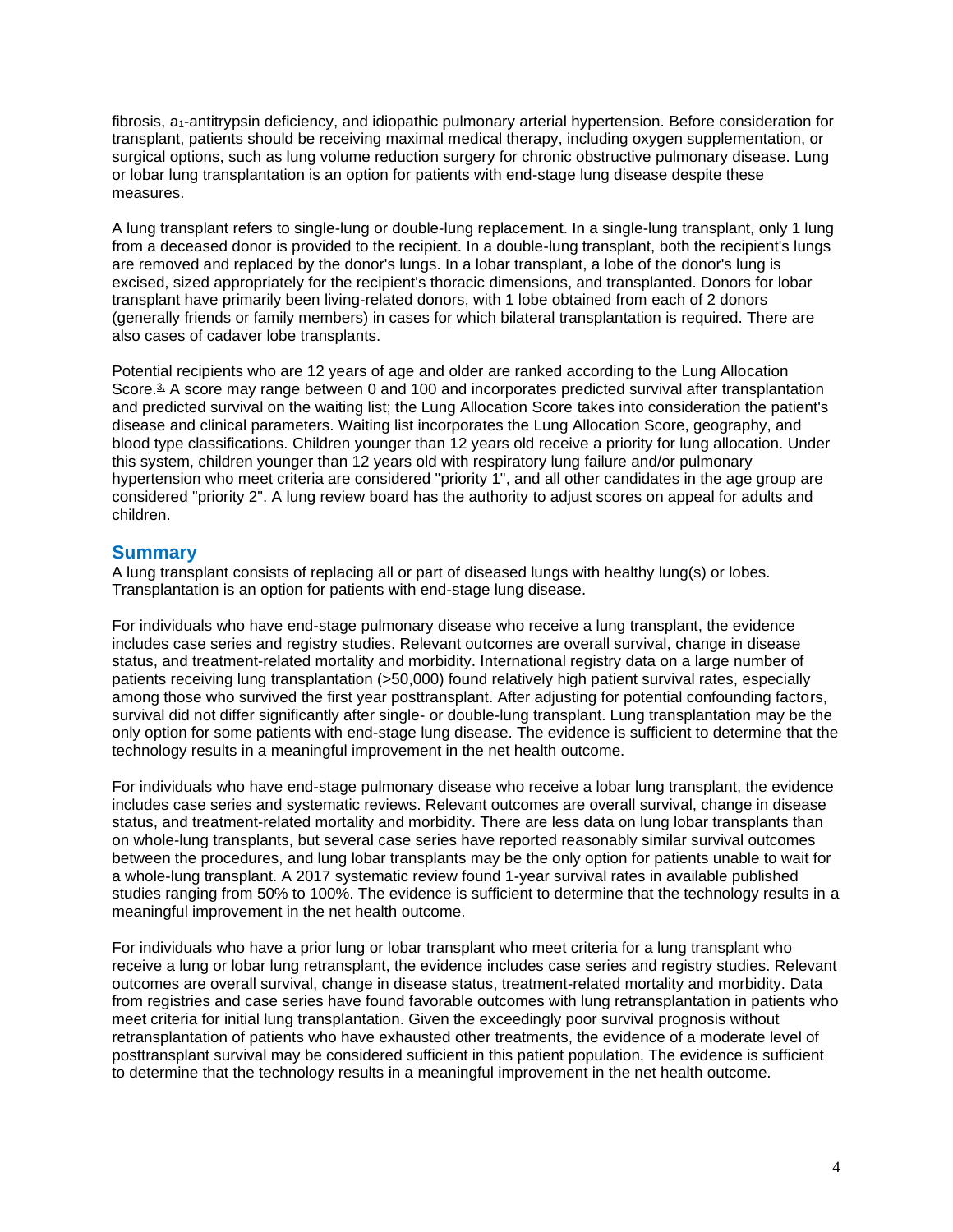### **Policy History**

| <b>Date</b>    | <b>Action</b>                                                                                                                          |
|----------------|----------------------------------------------------------------------------------------------------------------------------------------|
| 9/2021         | Annual review. Policy statements unchanged.                                                                                            |
| 10/2020        | Annual review. Description, summary, and references updated. Policy statement(s)<br>unchanged.                                         |
| 10/2019        | Annual review. Description, summary, and references updated. Policy statement(s)<br>unchanged.                                         |
| 10/2018        | Annual review. Description, summary, and references updated. Policy statement(s)<br>unchanged.                                         |
| 10/2018        | Annual review. No changes to policy statements. New references added. Summary<br>clarified.                                            |
| 1/2018         | Clarified coding information.                                                                                                          |
| 10/2017        | Annual review. Conditions for covered indications moved to Policy Guidelines.<br>10/1/2017                                             |
| 8/2015         | Added coding language.                                                                                                                 |
| 3/2015         | Annual review. New references added                                                                                                    |
| 10/2014        | Coding information clarified.                                                                                                          |
| 6/2014         | Annual review. New medically necessary and investigational indications described.<br>Effective 6/1/2014.                               |
| 5/2014         | Updated Coding section with ICD10 procedure and diagnosis codes. Effective 10/2015.                                                    |
| 12/2013        | Removed ICD-9 diagnosis codes as the policy requires prior authorization                                                               |
| 6/2013         | Annual review. In lobar lung statement, "children and adolescents" replaced with<br>"carefully selected patients." Effective 6/1/2013. |
| 11/2011-4/2012 | Medical policy ICD 10 remediation: Formatting, editing and coding updates.<br>No changes to policy statements.                         |
| 10/2011        | Reviewed - Medical Policy Group - GI, Nutrition and Organ Transplantation. No<br>changes to policy statements.                         |
| 3/2011         | Annual review. Changes to policy statement.                                                                                            |
| 11/2010        | Reviewed - Medical Policy Group - Gastroenterology, Nutrition and Organ<br>Transplantation. No changes to policy statements.           |
| 11/2009        | Reviewed - Medical Policy Group - Gastroenterology, Nutrition and Organ<br>Transplantation. No changes to policy statements.           |
| 9/2009         | Annual review. No changes to policy statements.                                                                                        |
| 6/2009         | Annual review. No changes to policy statements.                                                                                        |
| 11/2008        | Reviewed - Medical Policy Group - Gastroenterology, Nutrition & Organ Transplants,<br>No changes to policy statements.                 |
| 5/2008         | Annual review. Policy guidelines updated. No changes to policy statements.                                                             |
| 11/2007        | Reviewed - Medical Policy Group - Gastroenterology, Nutrition and Organ Transplants.<br>No changes to policy statements.               |
| 11/2006        | Reviewed - Medical Policy Group - Gastroenterology, Nutrition and Organ Transplants.<br>No changes to policy statements.               |

# <span id="page-4-0"></span>**[Information Pertaining to All Blue Cross Blue Shield Medical Policies](#page-4-0)**

Click on any of the following terms to access the relevant information:

[Medical Policy Terms of Use](http://www.bluecrossma.org/medical-policies/sites/g/files/csphws2091/files/acquiadam-assets/Medical_Policy_Terms_of_Use_prn.pdf)

[Managed Care Guidelines](http://www.bluecrossma.org/medical-policies/sites/g/files/csphws2091/files/acquiadam-assets/Managed_Care_Guidelines_prn.pdf)

[Indemnity/PPO Guidelines](http://www.bluecrossma.org/medical-policies/sites/g/files/csphws2091/files/acquiadam-assets/Indemnity_and_PPO_Guidelines_prn.pdf)

[Clinical Exception Process](http://www.bluecrossma.org/medical-policies/sites/g/files/csphws2091/files/acquiadam-assets/Clinical_Exception_Process_prn.pdf)

[Medical Technology Assessment Guidelines](http://www.bluecrossma.org/medical-policies/sites/g/files/csphws2091/files/acquiadam-assets/Medical_Technology_Assessment_Guidelines_prn.pdf)

### <span id="page-4-1"></span>**References**

1. Black CK, Termanini KM, Aguirre O, et al. Solid organ transplantation in the 21 st century. Ann Transl Med. Oct 2018; 6(20): 409. PMID 30498736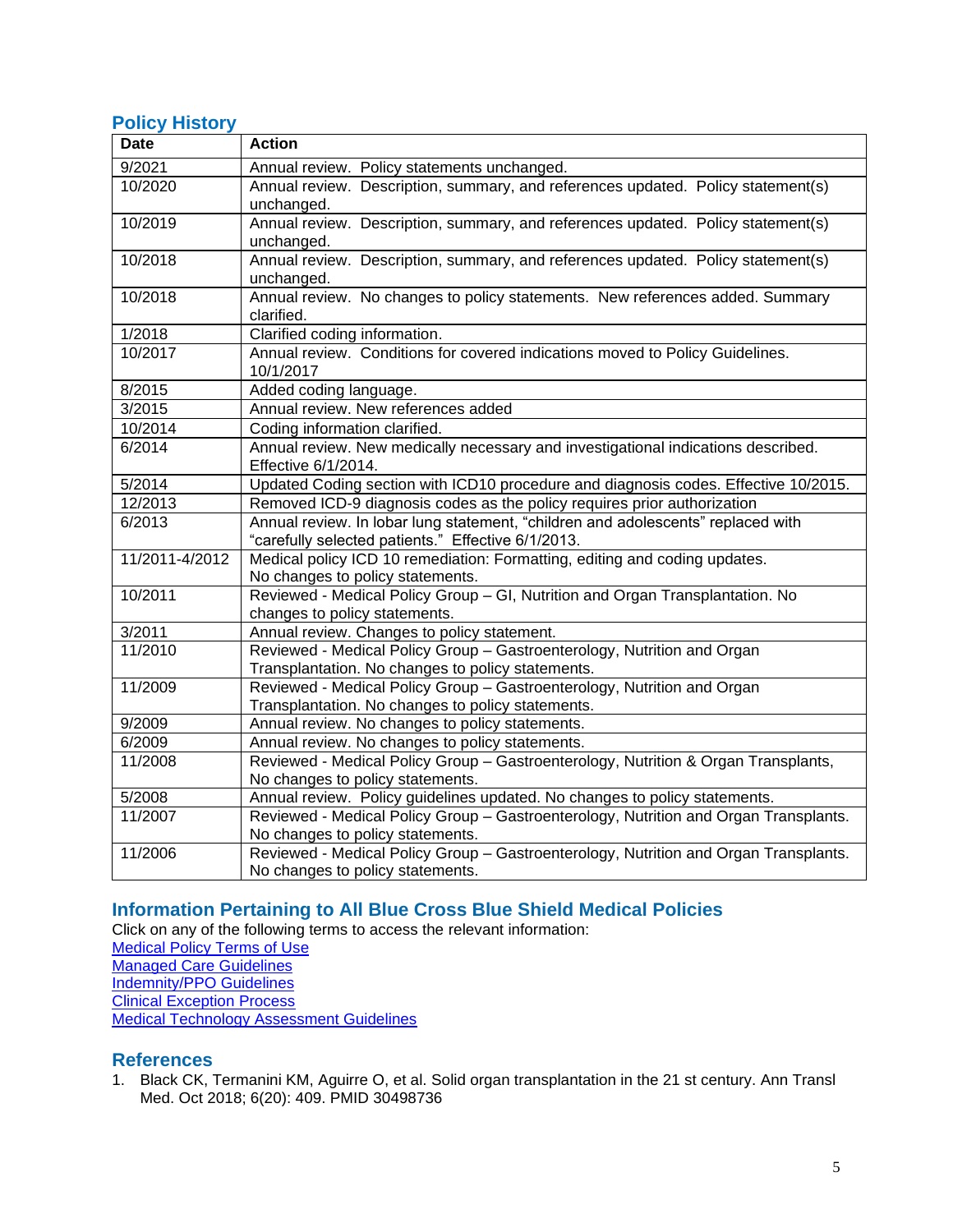- 2. Transplant trends. United Network for Organ Sharing website. Updated April 1, 2020. https://unos.org/data/transplant-trends/. Accessed June 30, 2020.
- 3. Organ Procurement and Transplantation Network (OPTN). Policy 10: Allocation of Lungs. Updated June 18, 2020; https://optn.transplant.hrsa.gov/media/1200/optn\_policies.pdf. Accessed June 30, 2020.
- 4. Paraskeva MA, Edwards LB, Levvey B, et al. Outcomes of adolescent recipients after lung transplantation: An analysis of the International Society for Heart and Lung Transplantation Registry. J Heart Lung Transplant. Mar 2018; 37(3): 323-331. PMID 28320631
- 5. Yusen RD, Edwards LB, Dipchand AI, et al. The Registry of the International Society for Heart and Lung Transplantation: Thirty-third Adult Lung and Heart-Lung Transplant Report-2016; Focus Theme: Primary Diagnostic Indications for Transplant. J Heart Lung Transplant. Oct 2016; 35(10): 1170-1184. PMID 27772669
- 6. Goldfarb SB, Levvey BJ, Edwards LB, et al. The Registry of the International Society for Heart and Lung Transplantation: Nineteenth Pediatric Lung and Heart-Lung Transplantation Report-2016; Focus Theme: Primary Diagnostic Indications for Transplant. J Heart Lung Transplant. Oct 2016; 35(10): 1196-1205. PMID 27772671
- 7. Thabut G, Christie JD, Kremers WK, et al. Survival differences following lung transplantation among US transplant centers. JAMA. Jul 07 2010; 304(1): 53-60. PMID 20606149
- 8. Black MC, Trivedi J, Schumer EM, et al. Double lung transplants have significantly improved survival compared with single lung transplants in high lung allocation score patients. Ann Thorac Surg. Nov 2014; 98(5): 1737-41. PMID 25110334
- 9. Yu H, Bian T, Yu Z, et al. Bilateral Lung Transplantation Provides Better Long-term Survival and Pulmonary Function Than Single Lung Transplantation: A Systematic Review and Meta-analysis. Transplantation. Dec 2019; 103(12): 2634-2644. PMID 31283687
- 10. Yusen RD, Shearon TH, Qian Y, et al. Lung transplantation in the United States, 1999-2008. Am J Transplant. Apr 2010; 10(4 Pt 2): 1047-68. PMID 20420652
- 11. Shafii AE, Mason DP, Brown CR, et al. Too high for transplantation? Single-center analysis of the lung allocation score. Ann Thorac Surg. Nov 2014; 98(5): 1730-6. PMID 25218678
- 12. Date H. Update on living-donor lobar lung transplantation. Curr Opin Organ Transplant. Oct 2011; 16(5): 453-7. PMID 21836512
- 13. Eberlein M, Reed RM, Chahla M, et al. Lobar lung transplantation from deceased donors: A systematic review. World J Transplant. Feb 24 2017; 7(1): 70-80. PMID 28280698
- 14. Barr ML, Schenkel FA, Bowdish ME, et al. Living donor lobar lung transplantation: current status and future directions. Transplant Proc. Nov 2005; 37(9): 3983-6. PMID 16386604
- 15. Date H, Sato M, Aoyama A, et al. Living-donor lobar lung transplantation provides similar survival to cadaveric lung transplantation even for very ill patients. Eur J Cardiothorac Surg. Jun 2015; 47(6): 967-72; discussion 972-3. PMID 25228745
- 16. Date H, Shiraishi T, Sugimoto S, et al. Outcome of living-donor lobar lung transplantation using a single donor. J Thorac Cardiovasc Surg. Sep 2012; 144(3): 710-5. PMID 22717276
- 17. Slama A, Ghanim B, Klikovits T, et al. Lobar lung transplantation--is it comparable with standard lung transplantation?. Transpl Int. Sep 2014; 27(9): 909-16. PMID 24810771
- 18. Yusen RD, Christie JD, Edwards LB, et al. The Registry of the International Society for Heart and Lung Transplantation: Thirtieth Adult Lung and Heart-Lung Transplant Report--2013; focus theme: age. J Heart Lung Transplant. Oct 2013; 32(10): 965-78. PMID 24054805
- 19. Kilic A, Beaty CA, Merlo CA, et al. Functional status is highly predictive of outcomes after redo lung transplantation: an analysis of 390 cases in the modern era. Ann Thorac Surg. Nov 2013; 96(5): 1804-11; discussion 1811. PMID 23968759
- 20. Kawut SM. Lung retransplantation. Clin Chest Med. Jun 2011; 32(2): 367-77. PMID 21511096
- 21. Biswas Roy S, Panchanathan R, Walia R, et al. Lung Retransplantation for Chronic Rejection: A Single-Center Experience. Ann Thorac Surg. Jan 2018; 105(1): 221-227. PMID 29100649
- 22. Organ Procurement and Transplantation Network (OPTN). National Data. n.d.; https://optn.transplant.hrsa.gov/data/view-data-reports/national-data/. Accessed June 30, 2020.
- 23. Jones JM, Kracalik I, Levi ME, et al. Assessing Solid Organ Donors and Monitoring Transplant Recipients for Human Immunodeficiency Virus, Hepatitis B Virus, and Hepatitis C Virus Infection -U.S. Public Health Service Guideline, 2020. MMWR Recomm Rep. Jun 26 2020; 69(4): 1-16. PMID 32584804